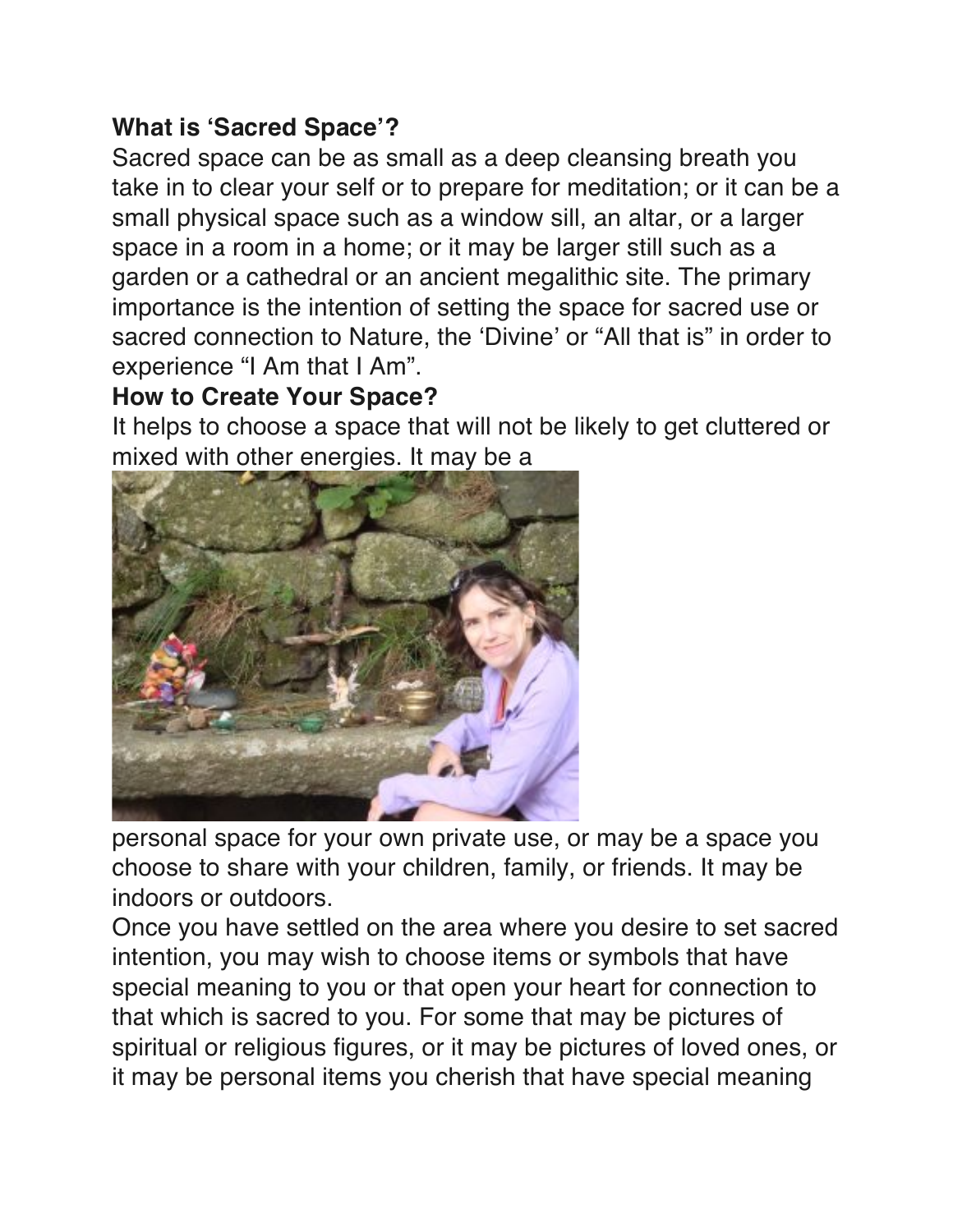for you in your spiritual journey (feathers, rocks, shells, crystals, totems, crosses, plants to attract different energies, divination tools, etc.). You may choose to have candles which raise the vibration of the area when lit or incense. You may create your sacred space in a small corner of a room where you place a small altar, or if space is limited transform a small windowsill into a miniature altar. Or you may consider creating an outdoor altar. **Use your intuition** to determine where and what your sacred space will consist of. Trust your intuition as your True Essence 'knows' what you need to be centered and guided daily in your path.



You might even consider creating a **Medicine Wheel** as a sacred space in your yard if you are drawn to nature or American Indian traditions. A Medicine Wheel can be as small as a foot in diameter or as large as 30+ feet in diameter and can be used for mediation, connecting with Earth energy, or for healing space for self or others.

You are limited only by your intention and your imagination as to how you decide to create your sacred space.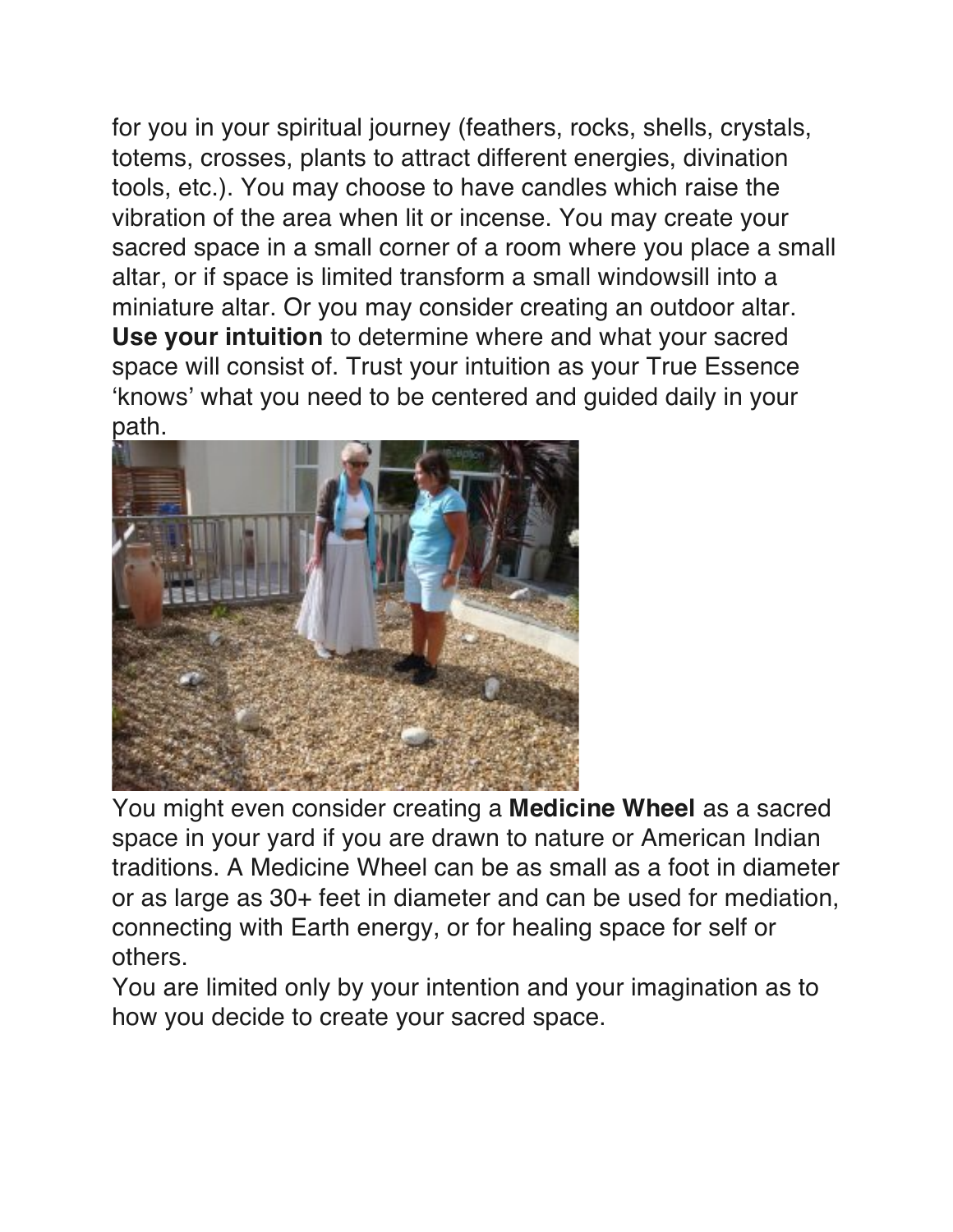

Once you have created your space, you will want to energize it, raise the vibration of the area, or honor it in some ritual that resonates with your spiritual beliefs.

**Use of Sacred Ritual in Sacred Space**



Sacred ritual can be used to consecrate a sacred space, clear a space, celebrate a personal event or anniversary, to clarify a life decision or transition, or to be more present and conscious in your life or life purpose. Sacred ritual may also be used seasonally to celebrate changes in seasons, solstices, astronomical events,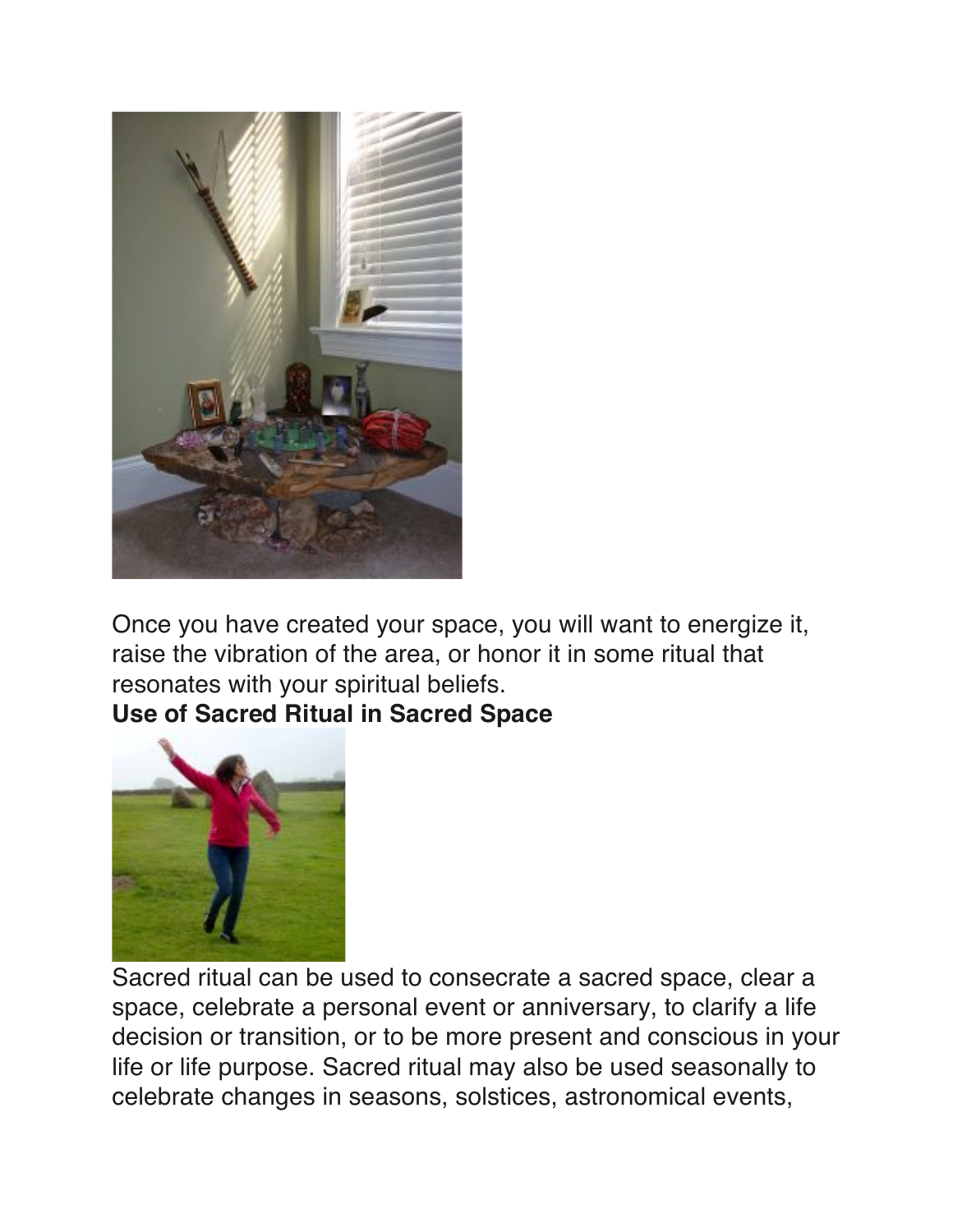new beginnings, sacred holidays or anniversaries. **Ritual in the form of music, toning or chanting** (such as 'Om', "The Divine Name" or 'The 12 Permutations of the Sacred Name of God') can raise the vibration or energy of a sacred space. **Ritual in the form of sacred prayer** (such as the Kodoish prayer, 'Our Father' prayer, or the Lesser Banishing Ritual of the Pentagram) **or sacred dance** (Druidic, Celtic or Whirling Dervish dancing) can also elevate the energy of a sacred space.



**Lighting candles, burning incense, use of essences or sacred oils** can also raise vibration of a specific space. **Once the space has been lifted to a higher vibration through any of the above-mentioned sacred rituals, you can palpably feel the difference and most people find a shift in the depth, quality and ease of sacred, meditative or prayerful experiences in the area.**

Begin to create yourself anew by embarking on your own spiritual